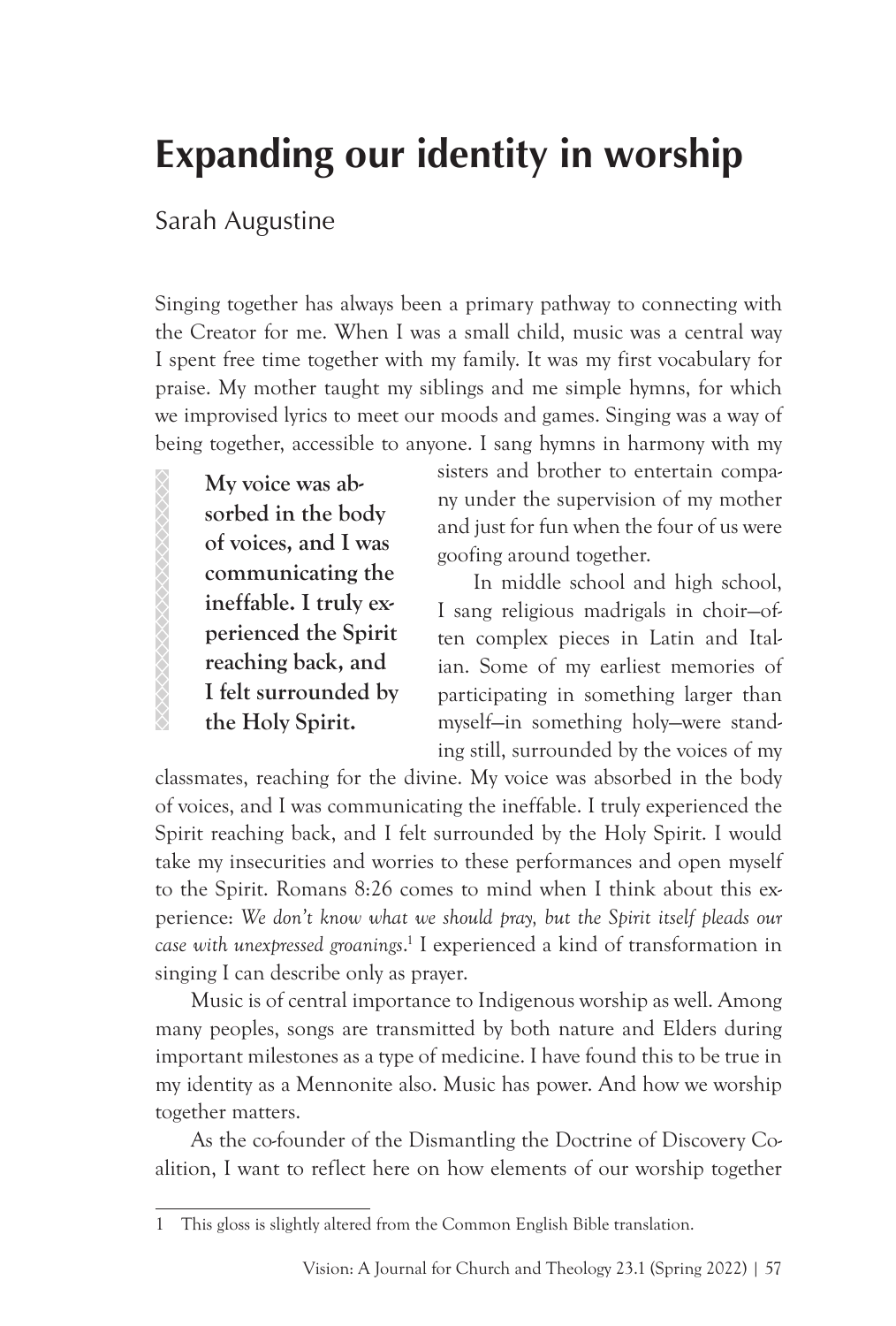reflect our vision of identity. What is invisible in our worship? What is visible? What do these things say about us as a people? Our society is in such a heightened state of flux, as together we experience Truth and Reconciliation and justice movements for Indigenous Peoples, climate change and the call for environmental justice, conflicts at national borders and advocacy for immigrants' rights, the so-called culture wars, Black Lives Matter and the cry for civil rights—just to name a few of the groanings for justice we face. Conflict is inherent in all calls for change, and so conflict surrounds us. Are church and worship a "safe space" where we find rest from the conflict that surrounds us or a staging ground where we struggle together to seek justice collectively? I ask these questions as descendant of the Pueblo (Tewa) people and as a Mennonite.

### **The Doctrine of Discovery and the coalition to dismantle it**

The Dismantling the Doctrine of Discovery (DDofD) Coalition is a group of Anabaptist leaders who work together to mobilize the church to dismantle the Doctrine of Discovery. We proclaim an Anabaptist spirit of discipleship rooted in the call to love of neighbor, seeking right relationship and reconciliation through active nonviolence.

The Doctrine of Discovery is a theological, philosophical, and legal framework dating to the fifteenth century that historically gave Christian nations moral and legal rights to invade and seize Indigenous lands

**The Doctrine of Discovery is not simply a historical framework but also a current legal doctrine.**

and dominate Indigenous Peoples. This pattern of oppression began with Papal bulls, or decrees. One of the most infamous is Romanus Pontifex, issued by Pope Nicholas V in 1455. Romanus Pontifex justified enslaving and seizing the land and possessions of anyone who was not Christian, setting the stage for

colonization as well as the enslavement of African people by Europeans.<sup>2</sup> The Doctrine of Discovery is not simply a historical framework but also a current legal doctrine that determines land tenure in the United States and in nations around the globe today.

The Doctrine of Discovery is enshrined in both church and state. It is a legal doctrine that is practiced in international law and policy and in

<sup>2</sup> Sarah Augustine, *The Land Is Not Empty: Following Jesus in Dismantling the Doctrine of Discovery* (Harrisonburg, VA: Herald, 2021).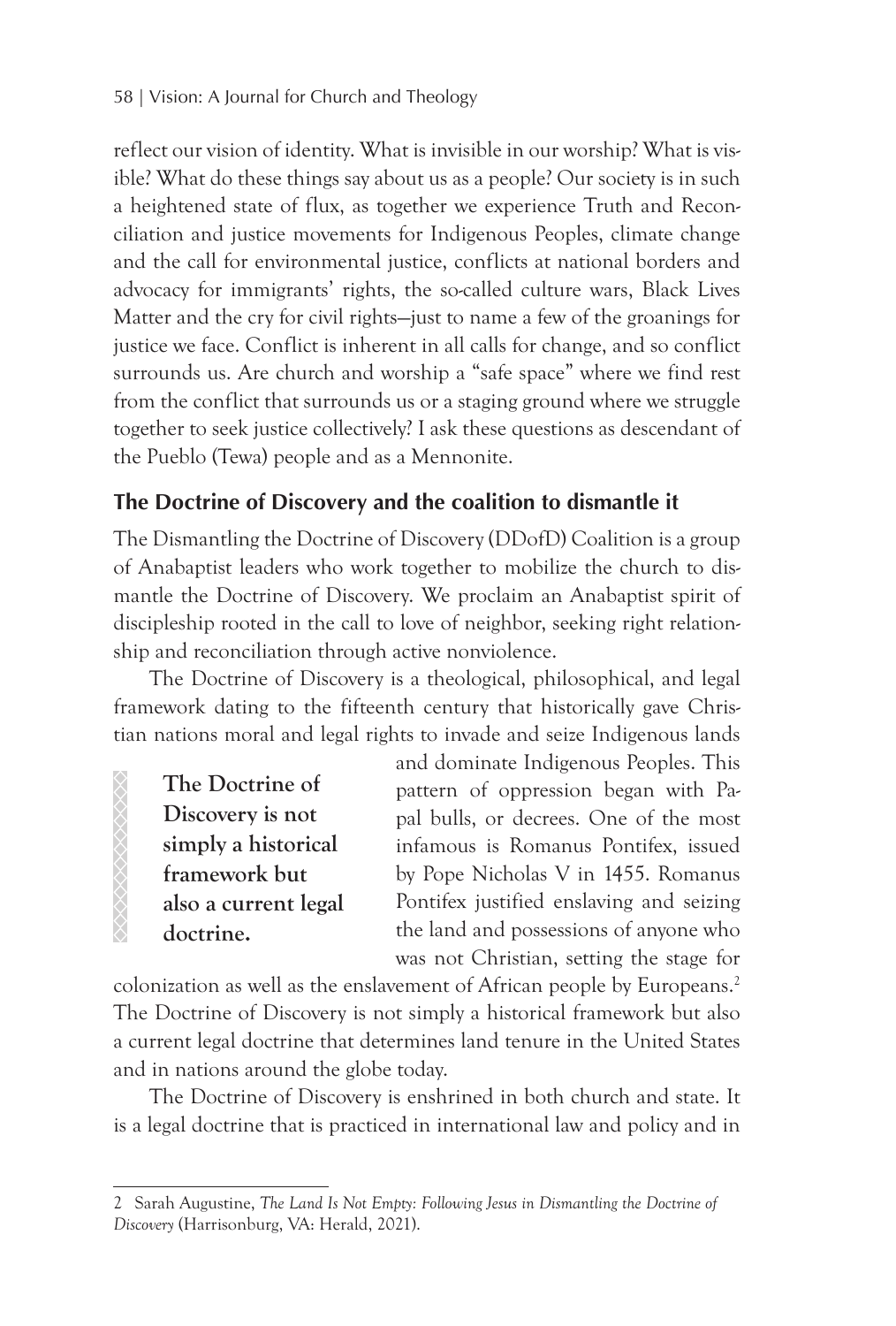the domestic legal systems of countries around the globe. It is still practiced by Christians of various traditions around the globe as well, who systematically dispossess Indigenous Peoples of their ancestral lands and human rights. One example of the Doctrine of Discovery embedded in a Christian tradition and belief is the narrative that as God's people, we have been provided a "Promised Land" in North America as reward for obedience. Because the Doctrine of Discovery is a Christian doctrine, it is evidenced in many church narratives, images, and rituals. To effectively dismantle it, it is necessary to think about ways that we reproduce it from one generation to the next in our theology and ritual.

#### **Voices from the margin in worship**

What is the purpose of addressing voices from the margins in worship? How does Mennonite worship as ritual, ceremony, or performance connect with power identity? To address these questions, I consulted with

**Inclusion in worship challenges us to acknowledge and reaffirm our commitment to active peacemaking.** 

XXXXXXXXXXXX

representatives from four congregations in the United States actively engaging in relationship with the DDofD Coalition. I selected these four congregations because they are diverse geographically (San Francisco, Tucson, Albuquerque, and Kansas City), while also diverse in composition (all congregations were a

mix of Mennonites by cradle or conviction), race (two congregations were made primarily of folks from the dominant culture, two were quite racially diverse), LBGTQ orientation, and age. I asked pastors and worship leaders to reflect on how their communities have been impacted by the struggle for racial justice and how that is evidenced in worship.

One theme that emerged as I spoke with folks in San Francisco, Tucson, Kansas City, and Albuquerque is that when we address voices from the margins in worship, we acknowledge the diversity of our congregations and our commitment to collective discernment. Inclusion in worship challenges us to acknowledge and reaffirm our commitment to active peacemaking. Passively reinforcing a homogenous identity, particularly for congregations made up primarily of folks from the dominant culture, affirms the narrative norm of erasure. Diversifying images and rituals in worship acknowledges the reality of a diverse society where privileges are not universally shared. The pastor with whom I spoke in Kansas City explained that expanding images, reading materials, and the objects in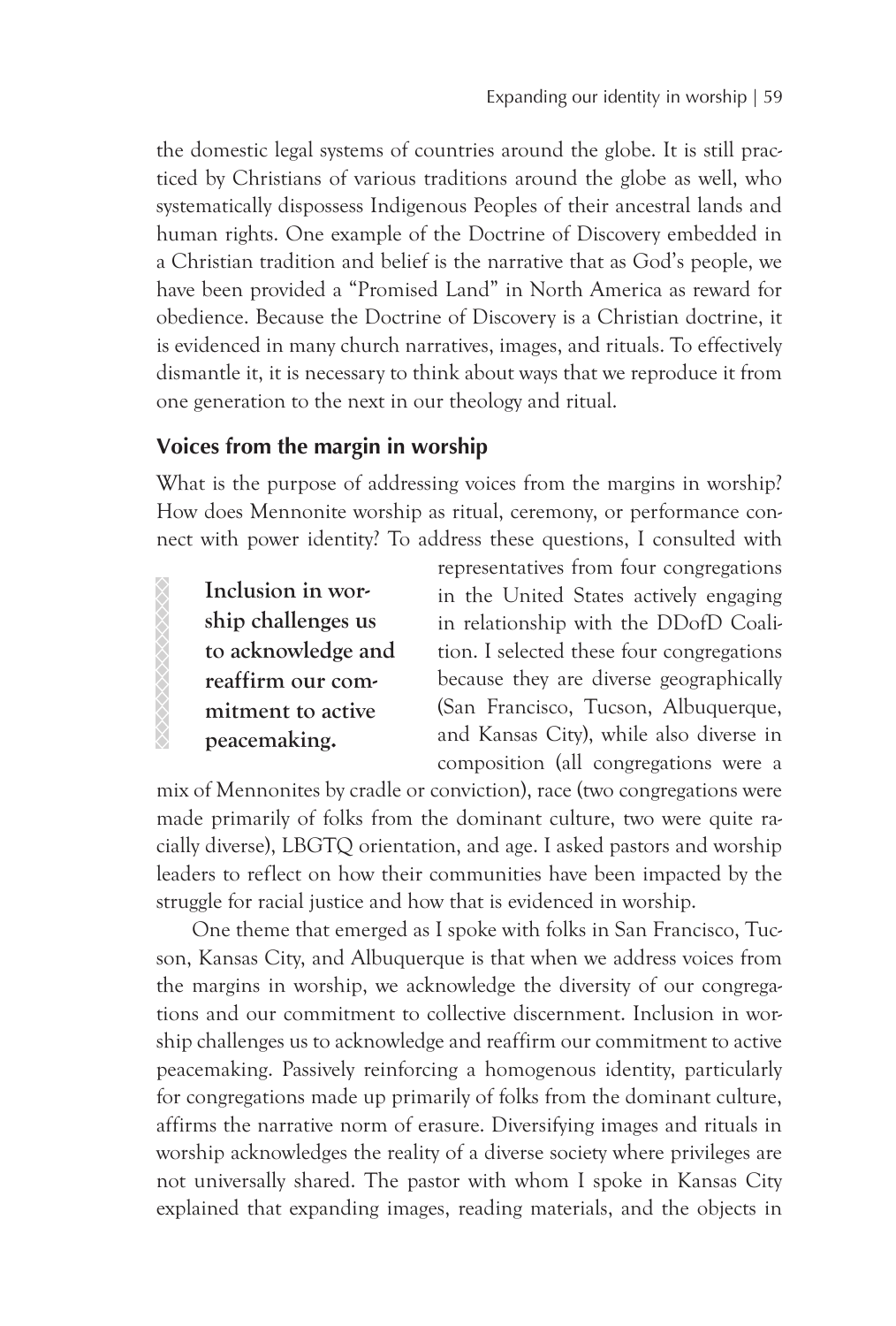the sanctuary challenges congregants to break the white-centered gaze by choosing to make racial diversity visible.

#### **Land acknowledgement**

A concrete step many congregations are taking to incorporate marginalized voices in worship is adopting a land acknowledgement statement. This is an intentional statement that acknowledges the First Peoples of the land where the congregation is geographically located. The Land Acknowledgment Guide created by the DDofD Coalition states, "Wherever we are, we are on Indigenous land. Any time settlers come together for

**Statements of collective recognition put ongoing structural violence front and center, thereby resisting the cultural norm to erase the reality of injustice faced by the vulnerable among us.**

a formal gathering, we have the opportunity to open with respect by acknowledging the land and Indigenous Peoples who have tended that land for many generations."3 When repeated regularly in worship, such statements of collective recognition put ongoing structural violence front and center, thereby resisting the cultural norm to erase the reality of injustice faced by the vulnerable among us. Not all congregations read their land acknowledgement statement in every

worship service, but all voice that it has had an impact on the life of their community. Each community I spoke with explained the process by which their congregation discerned, drafted, and adopted a statement. In each case, this was done collectively. The process itself sensitized communities to the issues facing Indigenous Peoples in their communities, whether or not Indigenous folks attend services. Collective engagement in naming Indigenous neighbors and recounting the history of Indigenous removal from the land equips congregants with understanding specific to their own community. This concretizes as actionable what might otherwise be a vague and abstract idea about injustice.

I asked pastors and worship leaders to describe the impact land acknowledgement statements have had on congregational identity. The Tucson folks named an awareness and reverence for land and for Indigenous neighbors. San Francisco reported investigation into Indigenous

<sup>3</sup> Dismantling the Doctrine of Discovery Coalition, *Land Acknowledgement Guide*  (2021), 2; https://dofdmenno.org/land-acknowledgement/.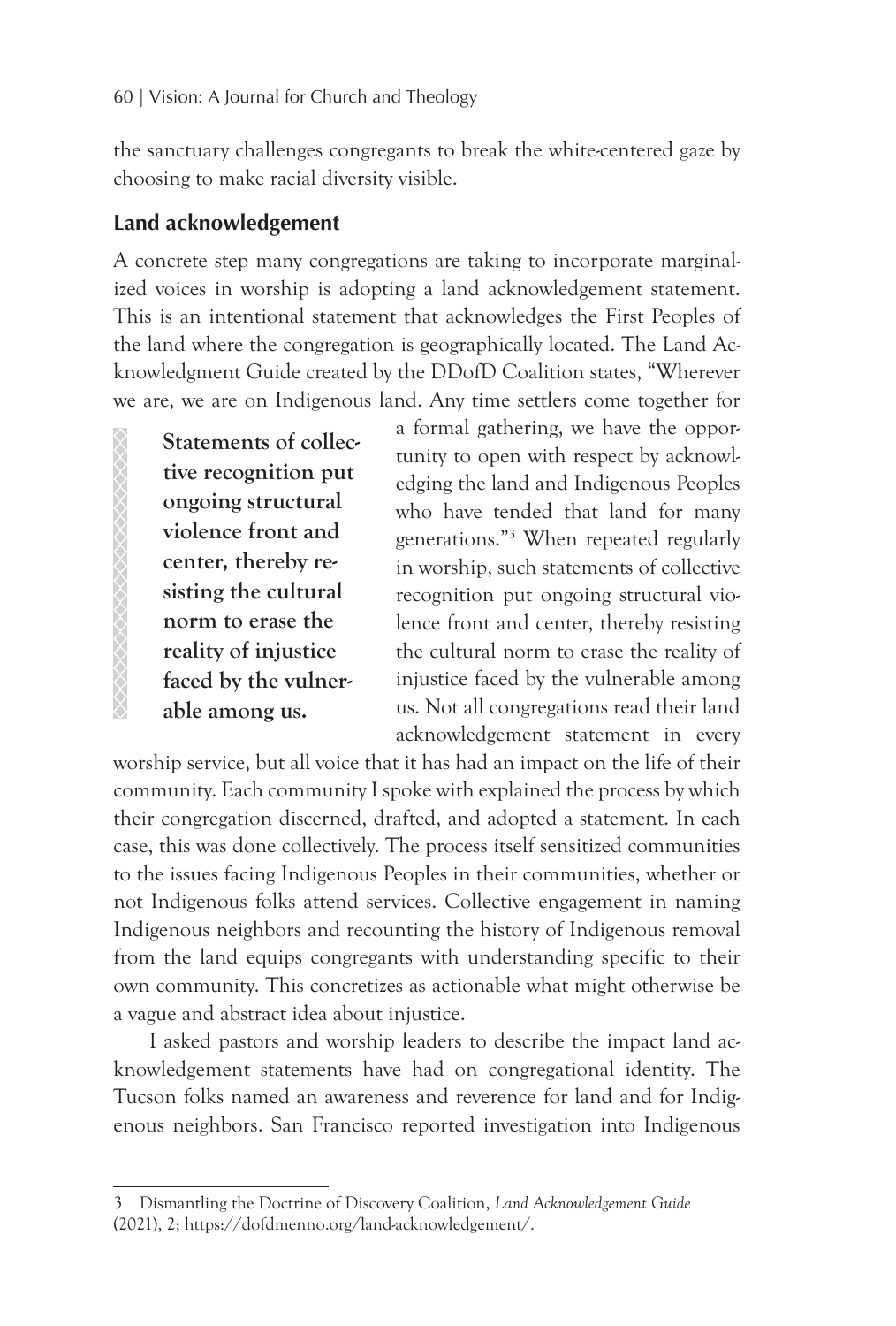neighbors has resulted in an ongoing relationship with Indigenous activists. They further reported that repetition of the statement Sunday after Sunday has "formed us as people committed to this Gospel work." Kansas City stated that personal connection to an Indigenous member propelled the process to adopt a statement, and the wish to incorporate it into weekly candle lighting, seeking to ground it in action as well as words. The Albuquerque congregation adopted a land and watershed acknowledgement statement, acknowledging the sacred water itself and their dependence on it. As they stated, the weekly reading of the statement "makes us realize the American dream was based on land that did not belong to us."

#### **Singing in worship and** *Voices Together*

I have found singing in worship to be a source of comfort and belonging. By singing with my community the songs I have known and loved throughout my life, I share experientially my sense of the sacred, while engaging mutually in the affirmation of a shared identity. This process of singing beloved songs together can also act as a barrier of exclusivity that prefers the familiar to forms of worship that are inclusive. This barrier that can feel like warm, insular comfort to insiders can be experienced as exclusion to those who are not from a traditional Mennonite background.

**By singing with my community the songs I have known and loved throughout my life, I share experientially my sense of the sacred, while engaging mutually in the affirmation of a shared identity.** 

88888888888888888888

What I have heard called "the New Hymnal," *Voices Together*, strives to include familiar hymns sung easily in four-part harmony *and* a breadth of worship songs that stretch traditional identities. I am particularly moved by selections in the "Reconciling" section that name and deny systems of death.

"Come Now, O God" (143) reads, "come when our bed-rock of faith has been shaken, come when our deepest hopes are mistaken / come, break the systems of sin that enslave us; come,

though we wonder if you can still save us / come Emanuel." This lyric challenges our faith in easy political ideals, challenges us to seek truth beyond the religion that we grew up with. "God, Give Me Time" (144) reads, "God, give me time to deal with the words that threaten and destroy; the easy words of politics that kill creation's joy; the speeches that proliferate economies of greed; the thieves of children's heritage, the poison in the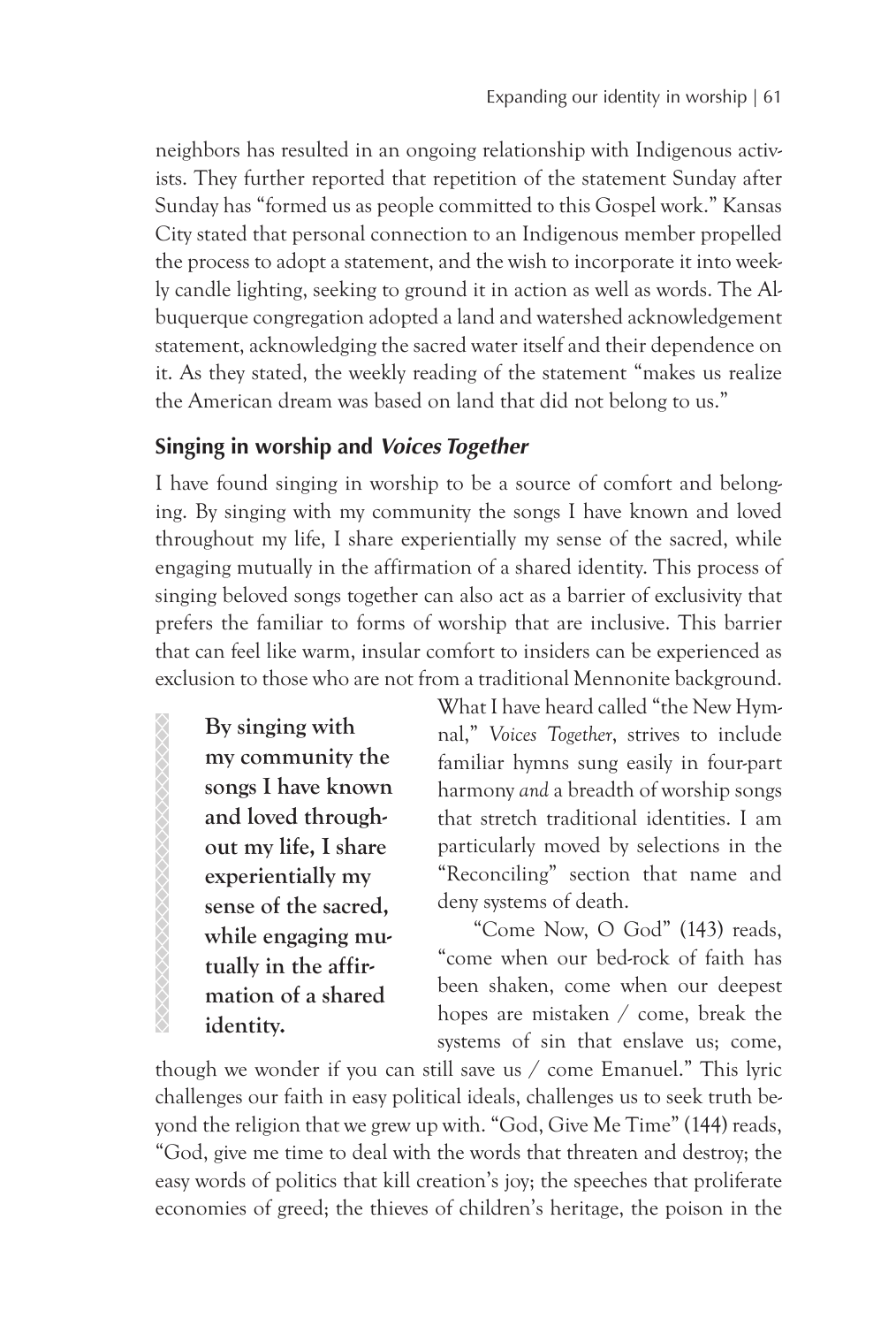seed." This is a challenge to grapple with injustice, even when it benefits us, including the "economies of greed" that include resource-extraction industries that displace, disease, and kill Indigenous and vulnerable peoples. "Touch the Earth Lightly" (145) calls on the God of the whole earth to deflect us, indicting, "We who endanger, who create hunger, agents

**A preference for homogeneity and comfort may be receding as the call for justice becomes more prominent in our worship together.** 

of death for all creatures that live, who still foster clouds of disaster, God of our planet, forestall and forgive!" "Lord Jesus, Come and Overturn" (146) goes on, "Lord Jesus come and overturn the powers that corrupt and bind. Transform our temples with your love and claim our conscience with your mind / where mercy answers every need and great ones humbly serve the least." "Forgive, For-

give Us, Holy God" (149) confesses, "Our blood is on each other's hands, we die from hunger, lies and fear / Forgive us that our souls are numb to scenes of terror, screams of pain; that while we pray 'Your kingdom come' our world is still a battle plain / Forgive us that our household gods are self and safety, private need; forgive us all our fitful prayers, the token gift, the token deed." These selections push us to move beyond our comfort zones by acknowledging our participation in systems of death and persuading us to choose life and the way of peace.

There are also selections calling us to action. "Peace to You" (168) reads, "Peace confounds the wealthy, peace lifts up the poor. Peace disrupts the mighty; peace is heaven's door. Peace comes from the Spirit; peace comes like a breath. Peace reveals a new world; peace does not fear death." The peace described here is not the absence of conflict; rather, it calls us to action without fear.

*Voices Together* greatly expands international selections, including those not only in German but also in Spanish, Swahili, Chin, and many other languages. The topical index demonstrates an entire Indigenous Communities Resources theme and Racial Justice and Economic Justice themes. A special favorite I was amazed to see is "Hey ney yana / I walk in beauty" (836), a traditional Ute song.

What may have been invisible in Mennonite worship traditionally, a preference for homogeneity and comfort, may be receding as the call for justice becomes more prominent in our worship together. As we incorporate into our worship commitments to mutual identity that actively seeks